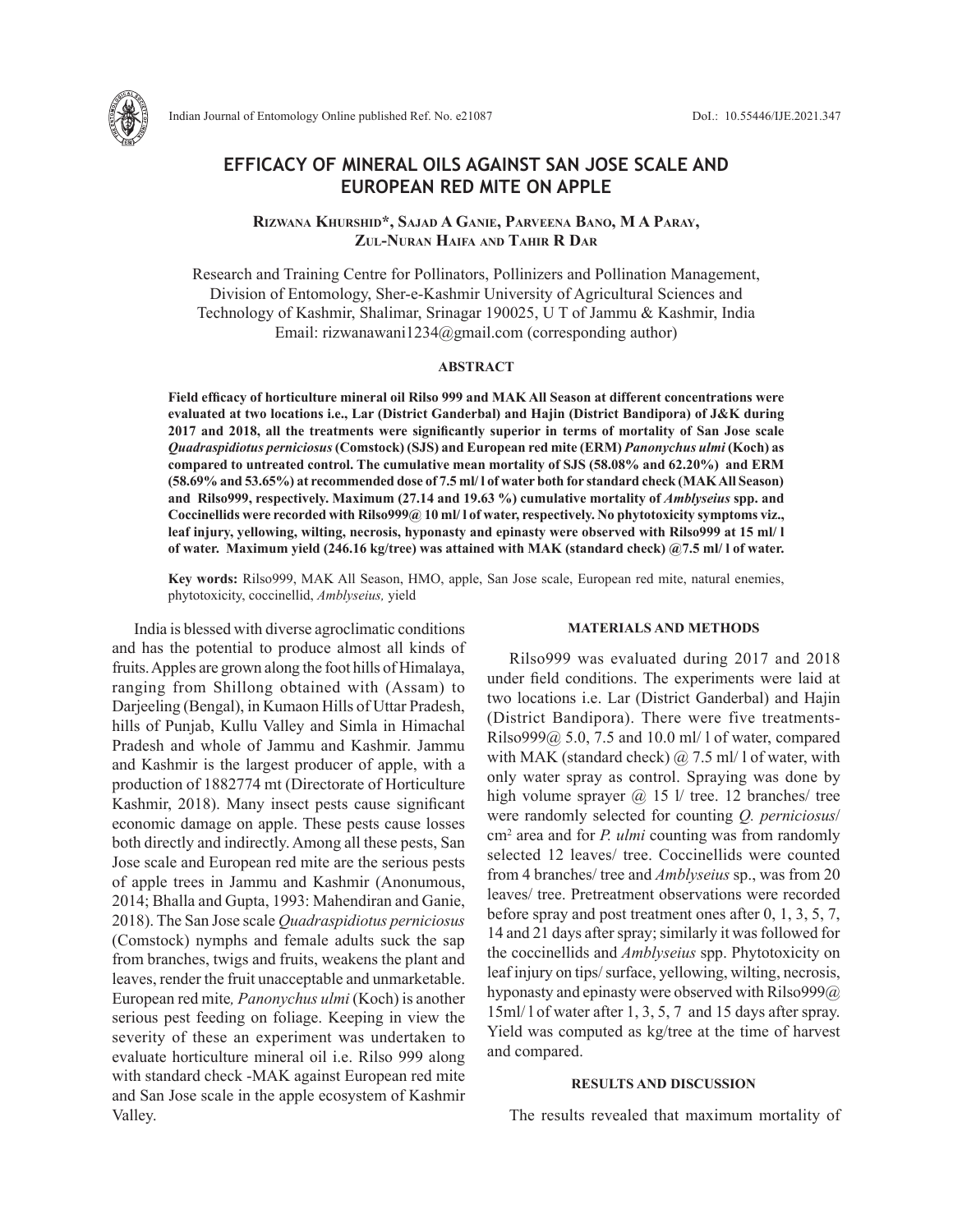| Treatment              | Dose     |                      | Mortality (                          | $(9/0)$ of Q. perniciosus |                       | Cumulative      |                     | Mortality (%) of P. ulmi      |                         |                         | Cumulative |
|------------------------|----------|----------------------|--------------------------------------|---------------------------|-----------------------|-----------------|---------------------|-------------------------------|-------------------------|-------------------------|------------|
|                        | (m1/1)   |                      | 2017                                 |                           | 2018                  | $(%)$ mortality |                     | 2017                          |                         | 2018                    | Mean $(%$  |
|                        |          | Location             | (Bandipora)<br>Location <sub>2</sub> | (Ganderbal)<br>Location   | Location 2            | of SJS          | Location            | Location 2                    | (Ganderbal)<br>Location | $\mathbf 2$<br>Location | mortality  |
|                        | 5.00     | (Ganderbal)<br>60.90 | 61.25                                | 53.13                     | Bandipora)            |                 | Ganderbal)<br>50.14 | <b>Bandipora</b><br>51.55     | 44.83                   | (Bandipora)<br>45.09    | 47.90      |
| Rilso999               | 7.5      | 66.18                | 66.90                                | 58.86                     | 50.46<br>56.85        | 56.44<br>62.20  | 56.56               | 56.66                         | 49.99                   | 51.40                   | 53.65      |
|                        | $10.0\,$ | 69.90                | 70.18                                | 60.10                     |                       | 64.66           | 57.90               | 58.90                         | 51.86                   |                         | 55.63      |
| MAK(Sd. Check)         | 7.5      | 73.14                | 73.65                                | 63.83                     | 58.46<br>61.69        | 68.08           | 61.90               | 61.98                         | 54.47                   | 53.87<br>56.39          | 58.69      |
| Water (Control)        |          | 5.57                 | 6.00                                 | 4.83                      | 8.07                  | 6.12            | 7.56                | 8.32                          | 7.19                    | 6.31                    | 7.35       |
| $C.D$ ( $p \le 0.05$ ) |          | 7.75<br>2.34         | 7.75                                 | 6.91                      | 6.04                  |                 | 6.20                | 6.16                          | $5.52$<br>1.67          |                         |            |
| SE(m)                  |          |                      | 2.34                                 | 2.09                      | 1.82                  |                 | 1.87                | 1.86                          |                         | $5.84$<br>1.76          |            |
|                        |          |                      | Mortality (%) of Amblyseius spp      |                           |                       |                 |                     | Mortality (%) of coccinellids |                         |                         |            |
|                        | 5.00     | 17.74                | 17.29                                | 16.36                     | 17.95                 | 17.33           | 8.25                | 6.96                          | 7.07                    | 7.33                    | 7.40       |
| Rilso999               | 7.5      | 21.41                | 22.03                                | 23.18                     | 20.18                 | 21.70           | 15.65               | 14.32                         | 13.43                   | 16.44                   | 14.96      |
|                        | $10.0\,$ | 28.18                | 25.80                                | 27.85                     | 26.75                 | 27.14           | 20.09               | 18.74                         | 19.83                   | 19.86                   | 19.63      |
| MAK(Sd. Check)         | 7.5      | 20.07                | 20.95                                | 21.95                     | 19.95                 | 20.72           | 13.85               | 14.36                         | 12.87                   | 15.10                   | 14.04      |
| Water (Control)        |          | 8.83                 | 8.99                                 | 7.33                      | 9.15                  | 8.57            | 3.65                | 3.85                          | 4.26                    | 4.40                    | 4.04       |
| $CD (p \leq 0.05)$     |          | 1.97                 | 1.79                                 | 2.22                      | 1.79                  |                 | 1.81                | 1.71                          | 1.71                    | 1.83                    |            |
| SE(m)                  |          | 0.59                 | 0.54                                 | 0.67                      | 0.54                  |                 | 0.55                | 0.52                          | 0.52                    | 0.55                    |            |
|                        |          |                      | Apple                                | yield (kg) /tree          |                       |                 |                     |                               |                         |                         |            |
|                        |          |                      | 2017                                 |                           | 2018                  |                 |                     |                               |                         |                         |            |
|                        |          | Location 1           | Location <sub>2</sub>                | Location                  | Location <sub>2</sub> |                 |                     |                               |                         |                         |            |
|                        |          | (Ganderbal)          | (Bandipora)                          | Ganderbal <sup>'</sup>    | Bandipora             |                 |                     |                               |                         |                         |            |
|                        | 5.00     | 76.66                | 73.00                                | 75.66                     | 76.33                 |                 |                     |                               |                         |                         |            |
| Rilso999               | 7.5      | 242.33               | 241.66                               | 247.66                    | 249.66                |                 |                     |                               |                         |                         |            |
|                        | $10.0$   | 216.66               | 217.00                               | 220.33                    | 223.66                |                 |                     |                               |                         |                         |            |
| MAK(Sd. Check)         | 7.5      | 243.33               | 241.66                               | 249.33                    | 250.33                |                 |                     |                               |                         |                         |            |
| Water (Control)        |          | 53.00                | $\sim$<br>54.33                      | 54.00                     | 52.00                 |                 |                     |                               |                         |                         |            |
|                        |          |                      |                                      |                           |                       |                 |                     |                               |                         |                         |            |